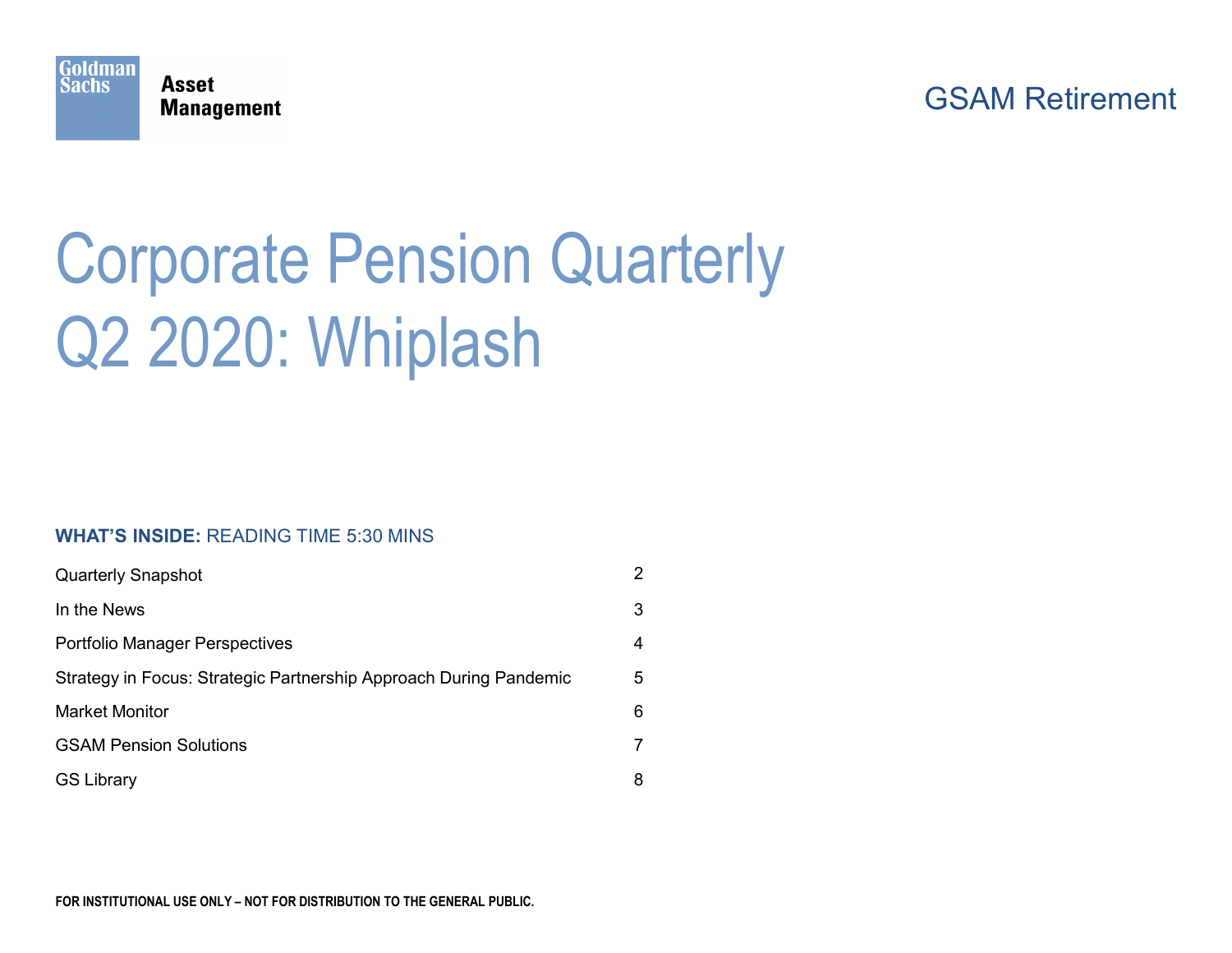## Quarterly Snapshot

### **Historical Aggregate S&P 500 Funded Status1 <b>Distribution of Funded Status**



Source: GSAM as of June 30, 2020.

Funded statuses reflect monthly estimates with the exception of year-end data.

While coronavirus remains a public health concern, the market has significantly recovered from its March lows with all US states re-opening to some degree despite the recent uptick in COVID-19 cases. We estimate that in aggregate, pension assets have improved 0.2% and 8.3% for the month and quarter, respectively.

| <b>Asset Class/Index</b>                  | <b>YTD Change<sup>2</sup></b> |
|-------------------------------------------|-------------------------------|
| S&P 500 (%)                               | $-3.1\%$                      |
| Barclays Agg (%)                          | 61%                           |
| 10y Treasury Yield (Change in bps)        | $-126$ bps                    |
| Moody's Aa Corporate Rate (Change in bps) | 54 bns                        |



E = Estimated. Source: GSAM as of June 30, 2020.

- Over the quarter, yields on Treasury bonds steepened at the front end of the curve but remained largely unchanged for the other tenors. The 10-year US Treasury yield remained below 1% on June 30<sup>th</sup>.
- Credit spreads tightened on the back of improved liquidity and the Federal Reserve's commitment to purchase bonds in the primary and secondary markets. The net impact of these factors resulted in Moody's Aa, a rate often referenced as a proxy for pension discount rates, ending the quarter 49 bps below levels at the end of the first quarter.
- Given current discount rates, we estimate aggregate pension liabilities to have increased by 5.6% since March 31st.
- With asset values rising faster than liabilities, we estimate the funded status for the aggregate S&P 500 to have increased 2.1 percentage points to 80.5% on a quarter over quarter basis.

<sup>1</sup> Estimate is based off US plans (where specified) of pension plans within the S&P 500, except for the June 30, 2020 estimate, which is based off the largest 50 plans by assets in the S&P 500.<sup>2</sup> As of June 30, 2020; S&P figures represent total returns. 3 Using estimates of asset/liability returns and volatility.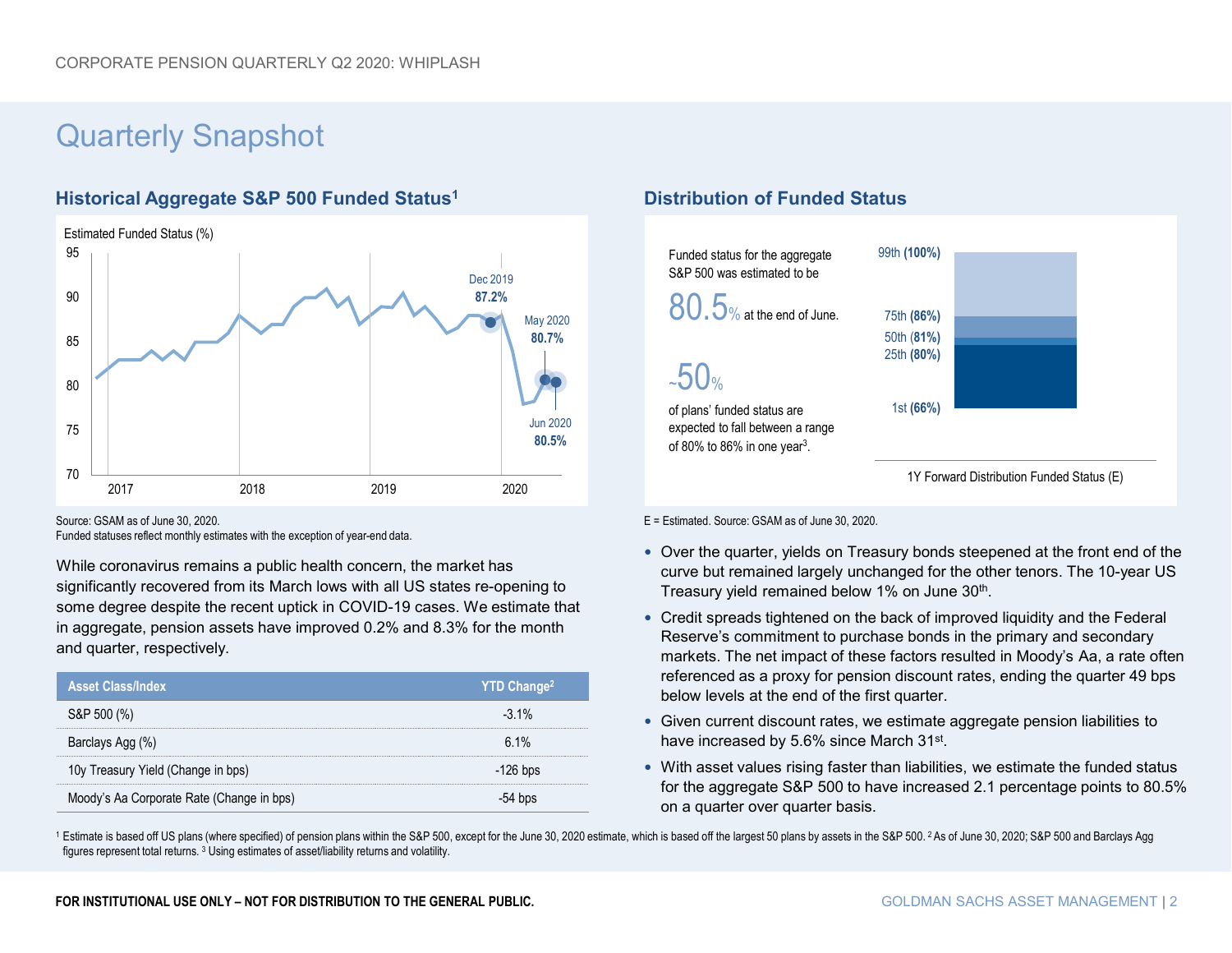### In the News

#### **Regulatory Updates and Changes**

#### **Supreme Court Ruling in Thole v. US Bank1**

- In the pension class action lawsuit against US Bank, the Supreme Court ruled in favor of US Bank, stating that pension plan participants who have not seen their benefit payments reduced or altered cannot sue plan fiduciaries on behalf of the plan for alleged breaches of fiduciary duties under ERISA.
- The ruling draws a distinction between defined benefit and defined contribution plans and indicates that because the pensioners in the lawsuit have not suffered any concrete harm (they continue to receive their monthly benefit checks), they lack standing under the US Constitution to bring the lawsuit.

#### **Pension Relief Proposal through the HEROES Act2**

- In May, the House of Representatives passed a bill known as the Health and Economic Recovery Omnibus Emergency Solutions (HEROES) Act, which includes provisions designed to provide defined benefit plan relief.
- For single-employer plans, the bill would extend the amortization period for underfunded plans from 7 to 15 years. Additionally, the discount rate corridor would be reduced from 10% to 5% and the phase out of the corridor would be delayed to 2026.
- For multiemployer plans, the bill would expand the authority of the Pension Benefit Guaranty Corporation (PBGC) to facilitate the partition of troubled plans. The PBGC guarantee for plans would double and plans in endangered or critical status would have 30 years to make up funding shortfalls rather than 15 years.

The bill remains under Senate review with the possibility that negotiations may begin by late July.

<sup>1</sup> Thole v. U.S. Bank, 140 S. Ct. 1615 (2020). As of June 1, 2020, latest available. <sup>2</sup> H.R. 6800, Heroes Act. As of May 15, 2020, latest available. 3 H.R. 748, CARES Act, Public Law 116-136. As of March 27, 2020, latest available. Source: Company reports and Goldman Sachs Asset Management. As of Q1 2020, latest available. Notable activities represent transactions or contributions that are unique or of meaningful size. Any reference to a specific company or security does not constitute a recommendation to buy, sell, hold or directly invest in the company or its securities.

### **Retirement Relief through the CARES Act3**

The Coronavirus Aid, Relief, and Economic Security Act was signed into law on March 27, 2020, and provided temporary relief under retirement savings and pension rules:

#### **Retirement Savings**

- New 2020 distribution option for COVID-19 affected individuals for amounts up to \$100,000 with special taxation and re-contribution rules.
- Increase in the qualified plan loan-limit for COVID-19 affected individuals from \$50,000 to \$100,000 for loans before September 23, 2020; loan repayments due before 2020 year-end extended for up to a year.

#### **Pension Plans**

- Minimum required contributions for single-employer defined pension plans due in 2020 extended to January 1, 2021 (with interest).
- Plan sponsors can use the prior year's adjusted funding target attainment percentage (AFTAP) to avoid benefit restrictions for plan years that include 2020.

#### **Sponsors and Regulators Respond to COVID-19**

- COVID-19 has produced a difficult operating environment for many corporations. A review for Q1 earnings suggests that some sponsors have increased their focus on protecting liquidity by deferring or suspending plan contributions. Moreover, risk transfer activity has also declined significantly.
- American Airlines, Alcoa, and Navistar International utilized relief permitted under CARES Act to defer minimum required contributions until Jan 1, 2021.
- Delta Air Lines deferred voluntary pension contributions it had previously announced for 2020.
- Risk transfer activity as of Q1 posted \$4.5bn, 6% lower than the same time last year.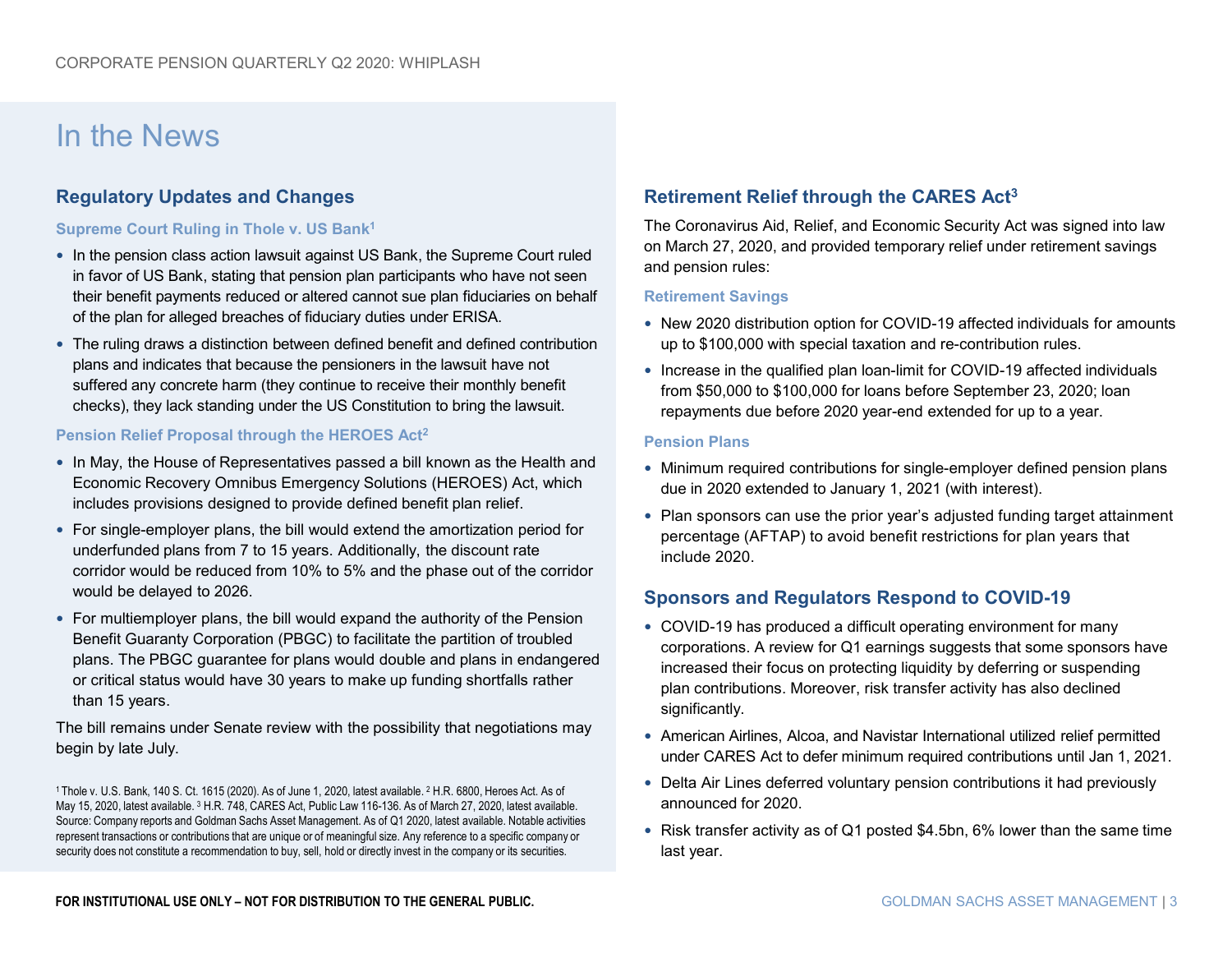### Portfolio Manager Perspectives

The first half of the year proved to be a wild ride for most corporate pension plans. GSAM's Global Head of Global Portfolio Solutions, Greg Calnon, shared his insights on what happened and what plans can expect going forward.

#### **What lessons were learned during the first half of the year?**

With the first half of the year behind us, it's safe to say that market volatility underscored the importance of thoughtful portfolio construction, risk management and nimble implementation for investors. Although almost no one predicted the onset of a global pandemic prior to the start of the year, it was somewhat evident that markets were in the late stage of a very mature economic cycle. As such, as part of our strategic asset allocation process, we felt it was prudent for clients to reduce exposure to 'fatter tail' asset classes, such as high yield, emerging markets debt and equity and small cap equities. While no portfolio was immune to market volatility during the first half of the year, being positioned appropriately heading into the pandemic generally improved outcomes.

#### **What role can derivatives play in a portfolio?**

During the 2008 financial crisis, derivatives were a source of issues for many institutions and plan sponsors. However, with the advent of exchange-cleared derivatives, the market has changed. Derivatives can play a crucial role in hedging the interest rate risk inherent in pension liabilities. While these hedges are generally not designed to produce excess returns, they can help clients preserve funded status. During the first quarter of the year, having the right hedging strategy was a significant benefit for client portfolios.

#### **How important is it to be nimble in today's environment?**

Given the swift equity market decline and subsequent recovery, it has become clear to us that plan sponsors need someone who is paying close attention to markets at all times. Taking advantage of investment opportunities is just one way to be nimble. Equally if not more important for plan sponsors, however, is the ability to "lock in" funded status gains. For example, at the end of 2019 the broad plan universe had a funded status level around 90%. That number dropped to the mid-70's during the worst of the drawdown suggesting that plan sponsors missed an opportunity to de-risk.

#### **What opportunities exist given the recent volatility?**

Now that the dust has settled in the market, we are starting to review the list of opportunities that may be available to clients. At a high level, we see potential investment opportunities in private equity, distressed assets, and structured credit. For plan sponsors following a liability driven investing (LDI) strategy, we continue to review the long duration fixed income opportunity set. In particular, with Treasury yields declining to historic lows, we believe credit may be more attractive than government bonds.

The economic and market forecasts presented herein have been generated by GSAM for informational purposes as of the date of this presentation. They are based on proprietary models and there can be no assurance that the for achieved. Please see additional disclosures at the end of this presentation. There is no guarantee that objectives will be met.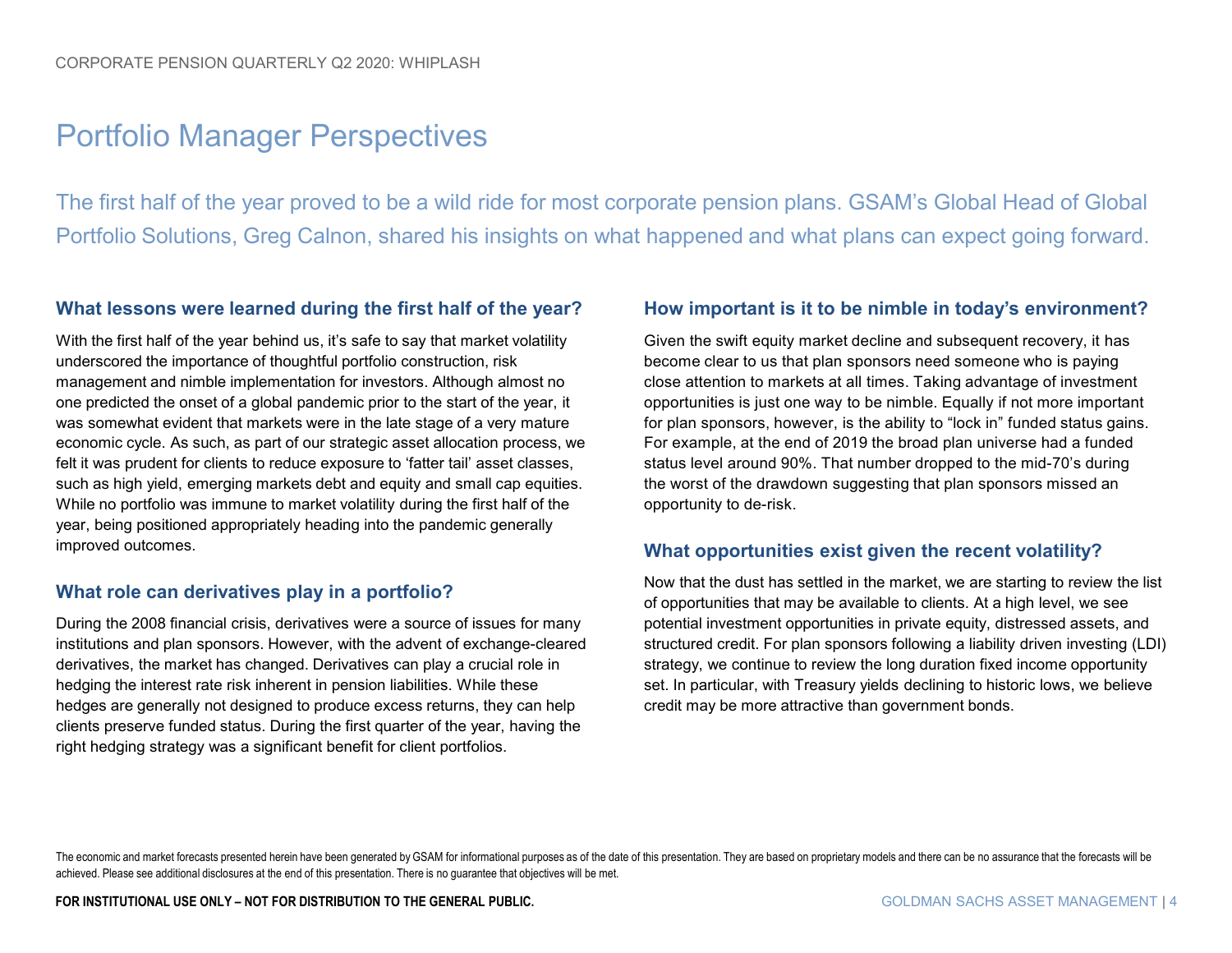## Strategy in Focus: Strategic Partnership Approach During Pandemic

1

2

#### **Situation**

- Many defined benefit plan sponsors entered the year with reasonable funded status levels given the rally in risk assets in 2019.
- Market volatility during the first quarter of 2020 presented a number of challenges.
- GSAM's dynamic strategic partnership approach helped our clients manage their portfolios before, during and after the crisis.

### **Strategic Partnership Approach**



### Preparation, nimbleness and frequent communication helped our clients navigate the pandemic.

#### **Selected Portfolio Actions and Impact**

#### **Portfolio Strategy and Advice (Pre-Crisis – 2018 / 2019)**

- Reviewed the appropriateness of a proprietary macro tail-hedging strategy to provide a buffer in case of economic distress
- **Impact**: With Treasury yields moving to historically low levels, the proprietary hedging strategy helped provide a buffer

#### **Portfolio Construction and Analysis (Late 2019)**

- Reviewed client strategic asset allocation targets
- Reduced exposure to "fatter tail" asset classes such as high yield, emerging markets equity / debt and small cap equities
- **Impact**: Removing "fatter tail" asset classes from strategic asset allocation targets was beneficial

#### **Portfolio Implementation (2020 YTD)** 3

- Increased liquidity to meet benefit payment and other cash needs to ensure clients would not be forced sellers during a period of high volatility and increased trading costs
- Added to credit investments as credit spreads widened out during the height of the crisis
- Reviewed the investment landscape for potential opportunistic investments across public and private markets
- **Impact**: Careful portfolio rebalancing, adding long duration credit and getting clients access to time-sensitive investment opportunities

#### **Administrative Support (Ongoing)**

- Implemented technology infrastructure called Investment Dashboard to facilitate real-time communications and transparency to clients
- **Impact**: Surge in client usage of Investment Dashboard during pandemic (300+% increase in usage) gave clients real-time visibility into portfolio performance

Source: Goldman Sachs Asset Management as of June 30, 2020. For Illustrative Purposes Only. Past performance does not guarantee future results, which may vary. There is no guarantee that these objectives will be met. The p risk management process includes an effort to monitor and manage risk, but does not imply low risk.

The cited case study represent an example of how we have partnered with an institutional client. The case study has not been selected based on portfolio performance. It is not known whether the listed client approves or di the advisory services provided. Results vary depending on the client's investment goals, objectives, and constraints. There can be no assurance that the same or similar results to those presented above can or will be achie De-risking strategies should not be construed as providing any assurance or guarantee that as a result of applying the strategy an investor will reduce and/or eliminate risk, as there are many factors that may impact end r **such as interest rates, credit risk and other market risks.**

FOR INSTITUTIONAL USE ONLY – NOT FOR DISTRIBUTION TO THE GENERAL PUBLIC. **The computation of the service of the s** and the service of the service of the service of the service of the service of the service of the service o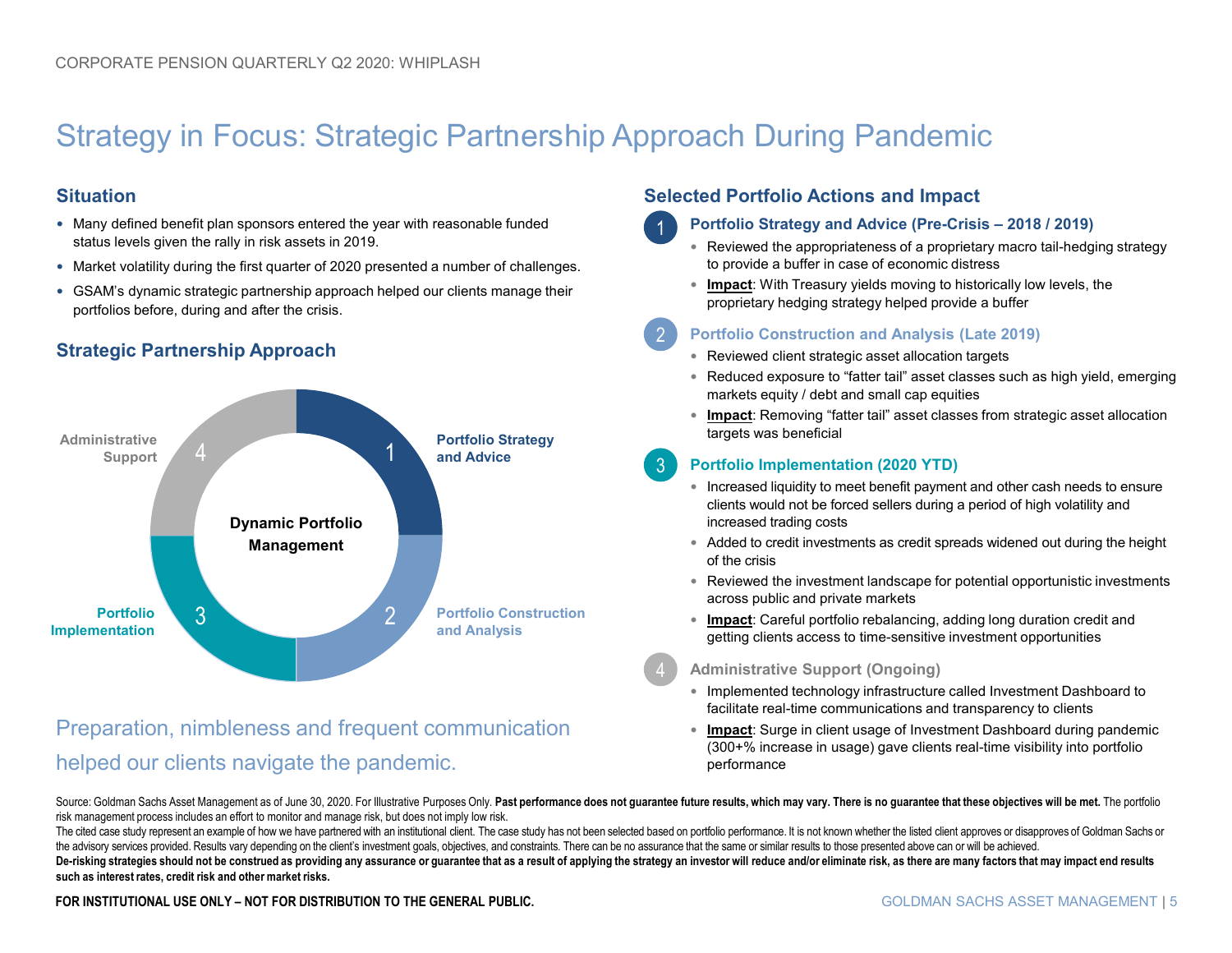## Market Monitor



Source: GSAM as of June 30, 2020.



Source: GSAM as of June 30, 2020.

**Past performance does not guarantee future results, which may vary.** 

#### FOR INSTITUTIONAL USE ONLY – NOT FOR DISTRIBUTION TO THE GENERAL PUBLIC. **The computation of the serveral public**

#### **U.S. Treasury Nominal Yield Curves <b>Constant Maturity U.S. Treasury Rates**

| Yield (%)      | Current | <b>YTD Change</b> |  |
|----------------|---------|-------------------|--|
| 5<br>■ 30 Year | 1.41%   | $-0.90%$          |  |
| 10 Year        | 0.65%   | $-1.22%$          |  |
| 5 Year<br>4    | 0.29%   | $-1.38%$          |  |
| 3              |         |                   |  |
| $\overline{2}$ |         |                   |  |
| 1<br>0         |         |                   |  |

#### **Fixed Income Market Nominal Yields Investment Grade Corporate Bond Spreads**

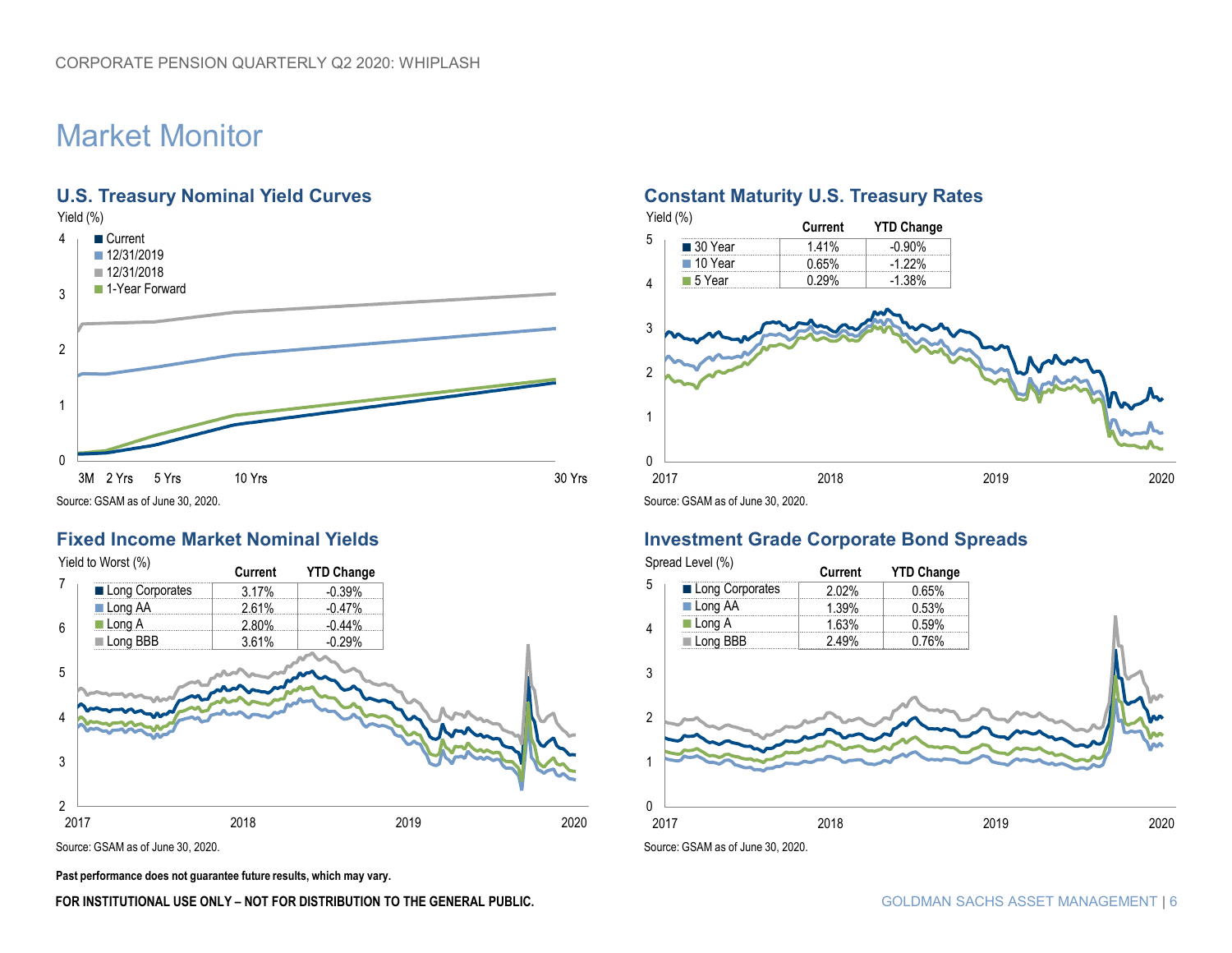### GSAM Pension Solutions

#### **What We Do**

We engage with institutional investors, combining our advice and analytics with investment products, to help clients solve complex asset and risk management challenges. Whether evaluating de-risking opportunities, broader plan design questions or investment strategies, Goldman Sachs Asset Management has the resources and capabilities to help you assess, develop or manage a defined benefit strategy.

#### **Who We Are**

We are tenured strategists, investors, former actuaries and counselors that offer unbiased advice and customized solutions for defined benefit plans and defined contribution programs.



Key personnel involved in our Pension Solutions effort are comprised of members of our Fixed Income, Global Portfolio Solutions and Americas Client Business teams which are distinct groups separated by informational barrie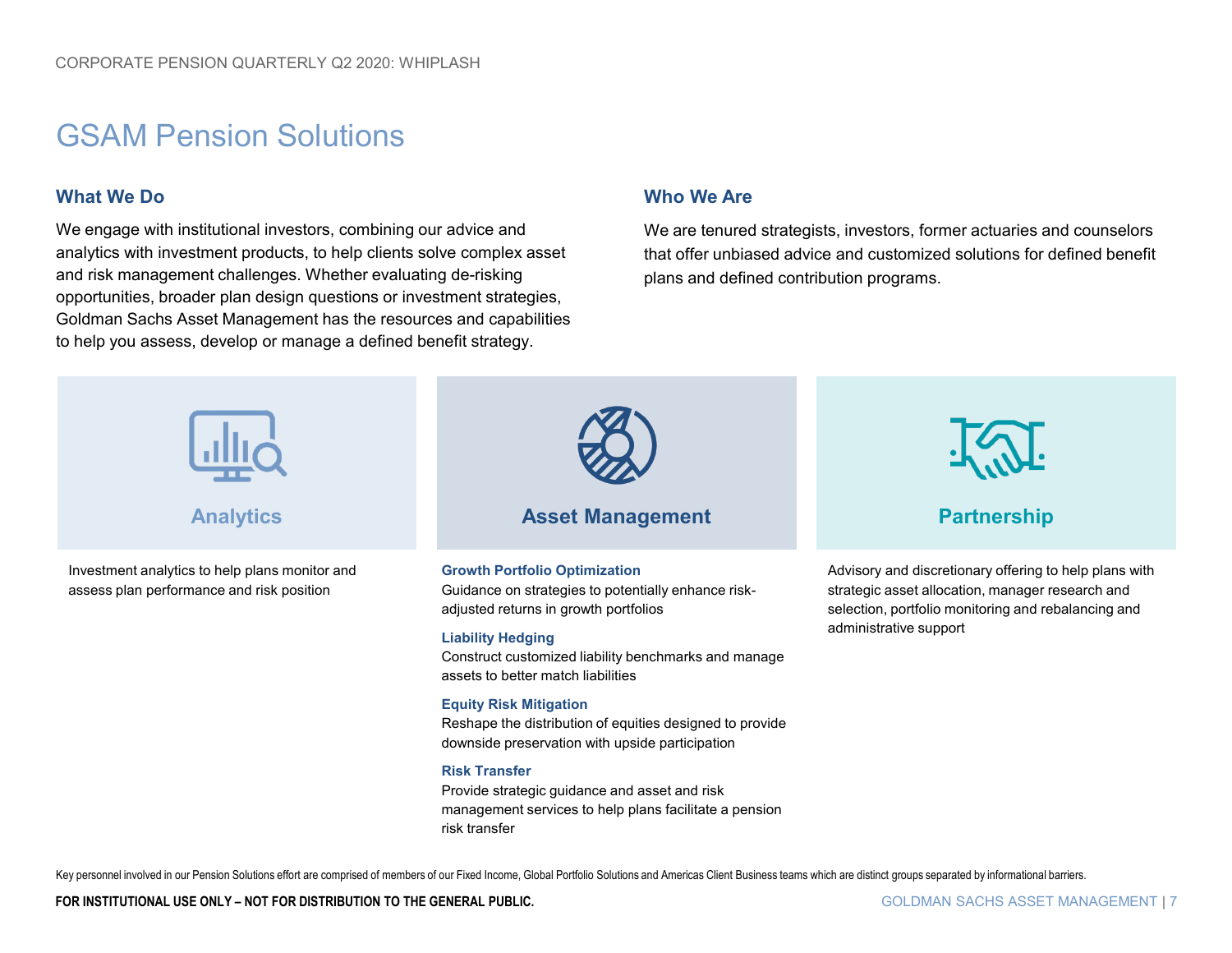## GS Library







[Don't Blink](https://www.gsam.com/content/gsam/us/en/institutions/market-insights/gsam-connect/2020/Dont_Blink.html) [Not All Liability Discount Rates are](https://www.gsam.com/content/gsam/us/en/institutions/market-insights/gsam-insights/pension-solutions/2020/Not_All_Liabilities_Discount_Rates_are_Created_Equal.html) **Created Equal** 



The Way Forward: *Five Topics, [Five Days, One Goldman Sachs](https://www.goldmansachs.com/insights/pages/one-gs-conference-2020/index.html)*